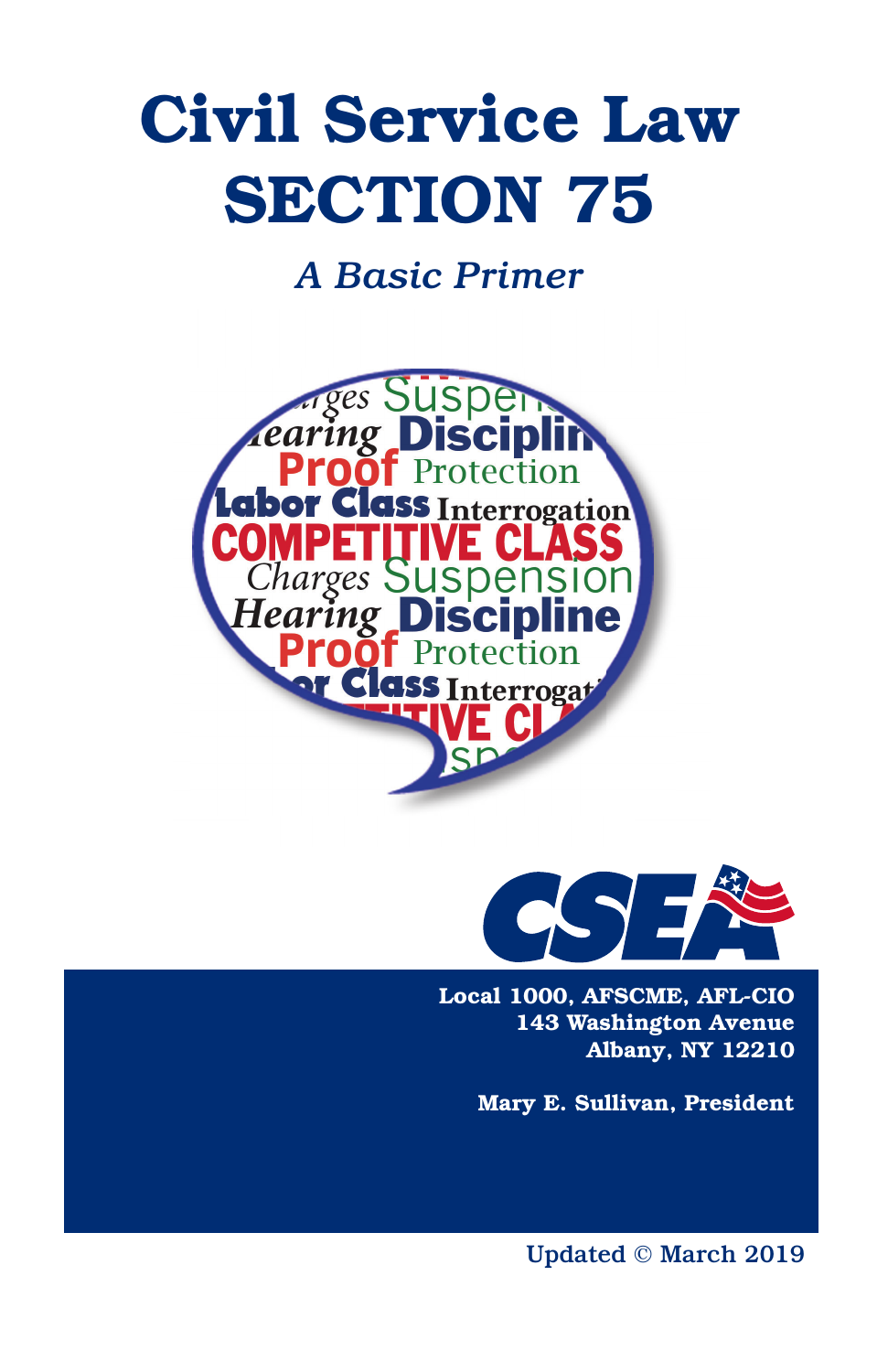# **TABLE OF CONTENTS**

| 1.   | $A_{\cdot}$<br>Qualified veterans and exempt volunteer firemen  3<br>B <sub>1</sub><br>$C_{\cdot}$<br>Noncompetitive and Labor with five years of<br>N.Y.C. homemaker or home aide with three years<br>D.<br>E.                                    |
|------|----------------------------------------------------------------------------------------------------------------------------------------------------------------------------------------------------------------------------------------------------|
| II.  | What are the grounds for removal and other disciplinary                                                                                                                                                                                            |
| III. | What procedures and employee rights are provided by<br>Right to representation at a disciplinary<br>А.<br><b>B.</b><br>$C_{\cdot}$<br>D.<br>$E_{1}$<br>2. Burden of proof in whistleblower claims  9<br>3. Forums and procedures for whistleblower |
| IV.  |                                                                                                                                                                                                                                                    |
| V.   |                                                                                                                                                                                                                                                    |
| VI.  |                                                                                                                                                                                                                                                    |
| VII. |                                                                                                                                                                                                                                                    |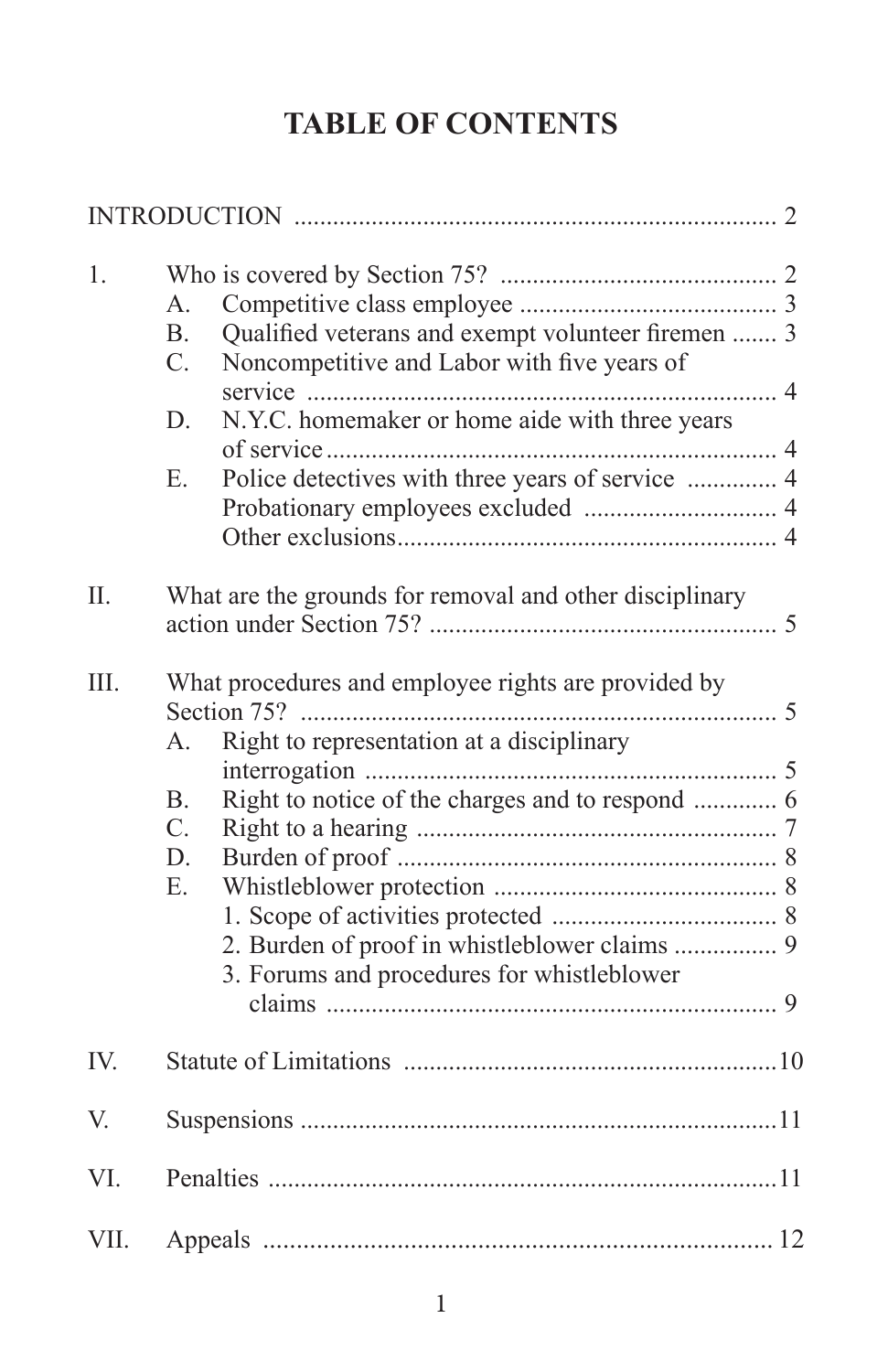#### **INTRODUCTION**

 You are the unit president or grievance representative of a local government bargaining unit and a member has come to you with a notice of discipline or charges that he/she has just been served with. You look to your collective bargaining agreement. In it you find that matters of employee discipline are subject to Civil Service Law Section 75. Or perhaps your contract is silent on matters of discipline, in which case employees are automatically covered under Civil Service Law Section 75 … or are they?

 What is Section 75? Who is protected under Section 75? What are employee rights under Section 75? The purpose of this CSEA publication is to analyze and interpret Section 75, and to provide plain and simple answers to these questions.

 Generally speaking, in matters of removal or discipline, Section 75 provides basic disciplinary protections to certain classes of public employees where there is no contractual disciplinary provision. However, *where there is contractual language that covers removal or disciplinary matters, the collective bargaining agreement will prevail over Section 75*.

#### **I. Who is covered by Section 75?**

 A brief review of how public employees are categorized is necessary to understand Section 75 coverage.

 First, the civil service is divided into two broad groups: unclassified and classified. The **unclassified** service includes all elected officials, all employees of the State Legislature, all employees of local legislative bodies whose principal functions are related to legislative functions, the heads of departments, all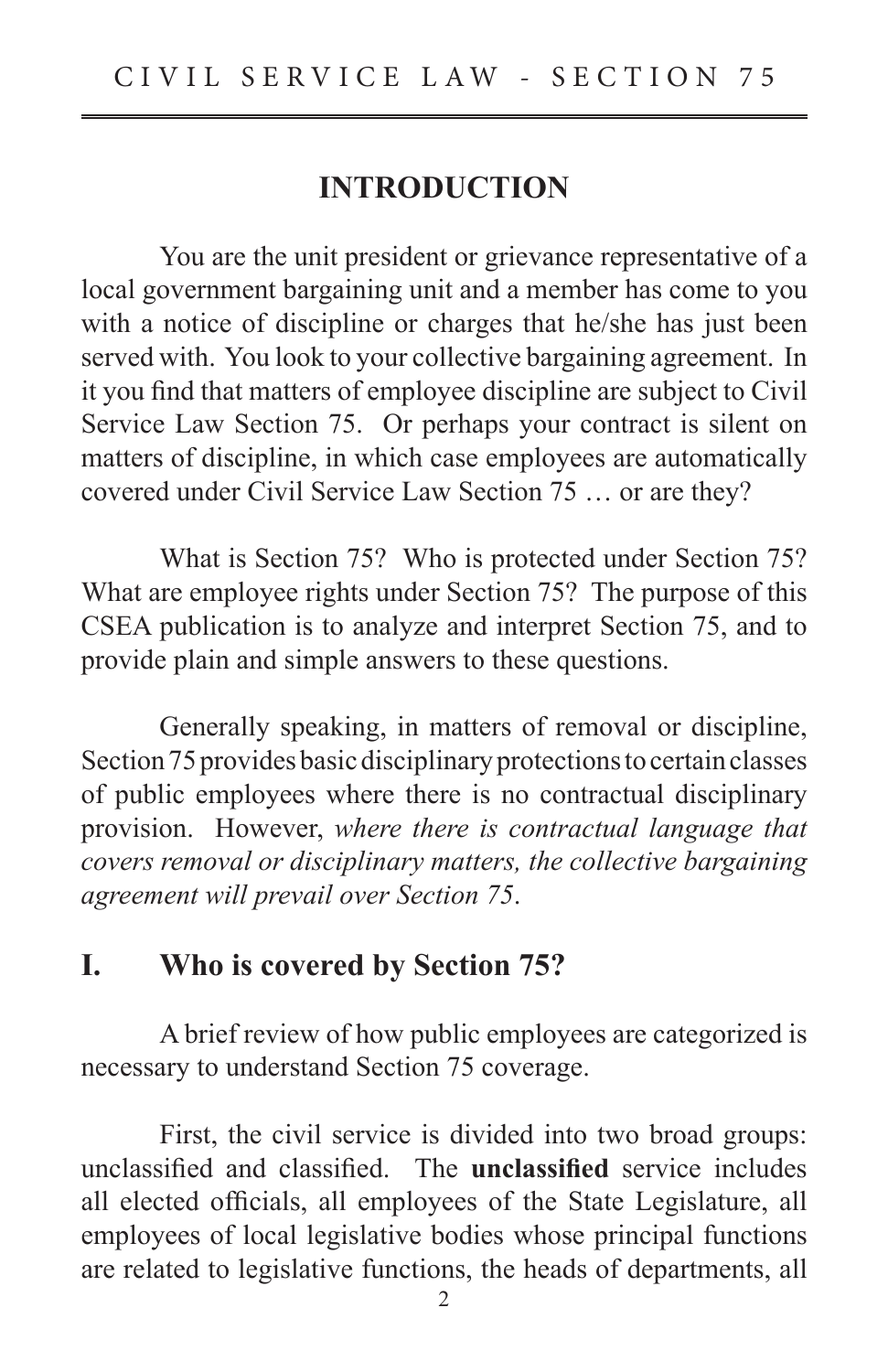officers and employees of boards of election, teachers, and certain other selected positions. Section 75 is not applicable to anyone within the unclassified service.

Within the **classified** service, there are four subgroups or classifications: *exempt, non-competitive, labor, and competitive*. The *exempt* class consists of policy making positions and some "confidential" positions. The *labor* class consists of unskilled laborers. The *non-competitive* class consists of positions which are not in the exempt or labor class and which the appropriate civil service agency determines that it is not practicable to fill by competitive examination. The *competitive* class consists of those positions not in any of the other classes and for which competitive exams are held, lists established, and appointments made from certifications of the lists.

 With those categories in mind, Section 75 provides protection for the following types of classified service employees:

#### **A. Competitive class employee:**

Employees within the *competitive class* who have successfully passed a competitive civil service exam and hold a position by permanent appointment are covered.

#### **B.** Qualified veterans and exempt volunteer  $$

Section 75 protects qualified veterans and qualified exempt volunteer firemen within the classified service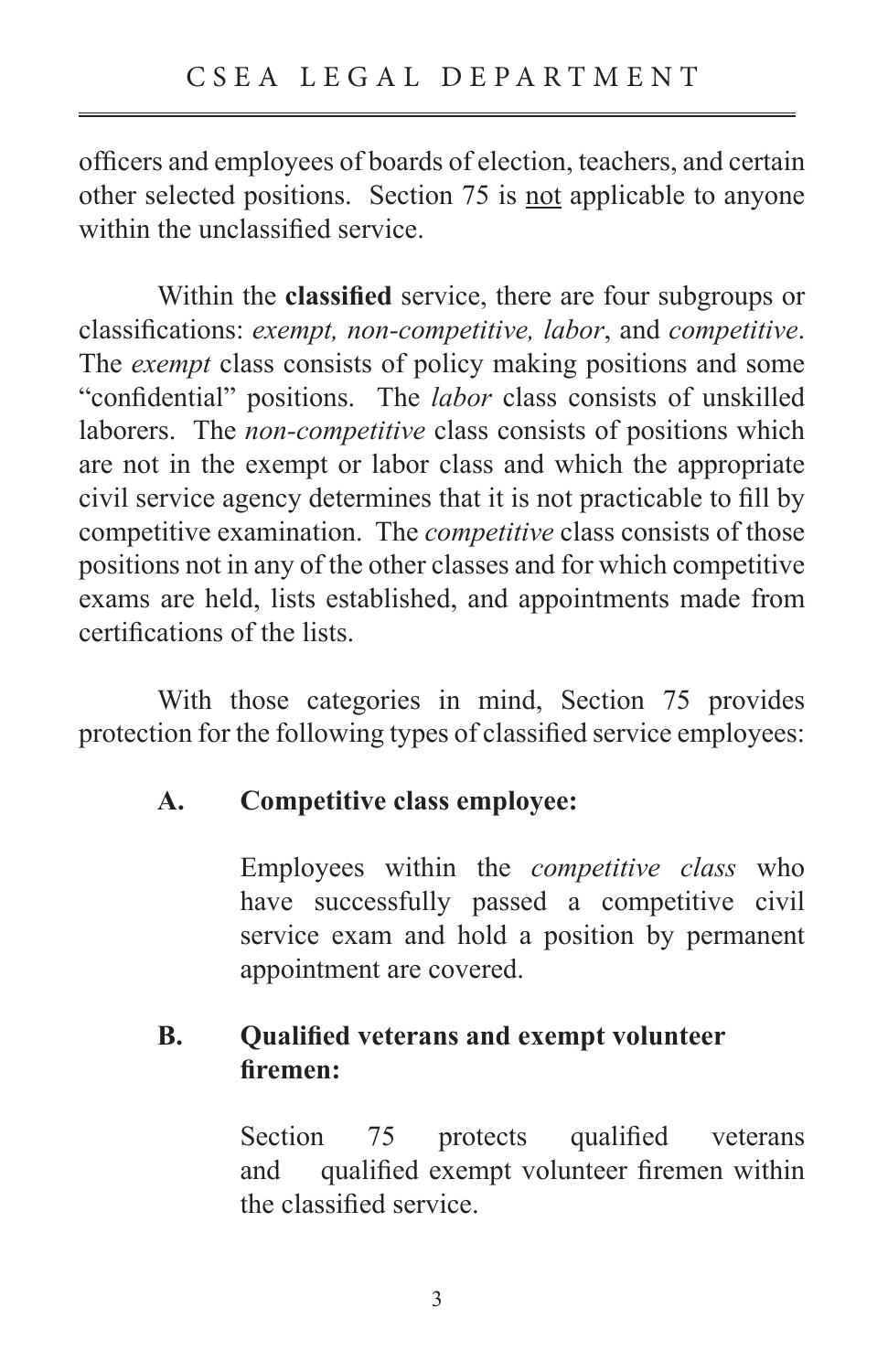#### **C.** Noncompetitive and Labor with five years of  **service:**

Employees within the non-competitive and labor classes who are tenured with at least five years of continuous uninterrupted service, and who are not designated as management/confidential employees, are covered.

- **D. N.Y.C. homemaker or home aide with three years of service.**
- **E. Police detectives with three years of service.**

**Probationary employees excluded:** New employees who are serving a required probationary period have no protection under Section 75, and may be terminated without notice and/or hearing. Even new employees with veteran or exempt volunteer firefighter status must complete any required probationary period before any entitlement to Section 75 protection attaches. Management's only responsibility in terminating a probationary employee is that such termination must not be in bad faith, contrary to statute or violative of the employee's civil rights.

 The only exception to the probationary period rule would apply to a permanent employee who has received a promotion and is serving a probationary period in the promoted position. In such cases, any Section 75 protection the employee was previously entitled to would continue.

**Other exclusions:** persons in the **exempt class** have no Section 75 protection, regardless of permanency of employment or tenure, except those designated as veterans or exempt firefighters pursuant to paragraph (b). Also excluded from the provisions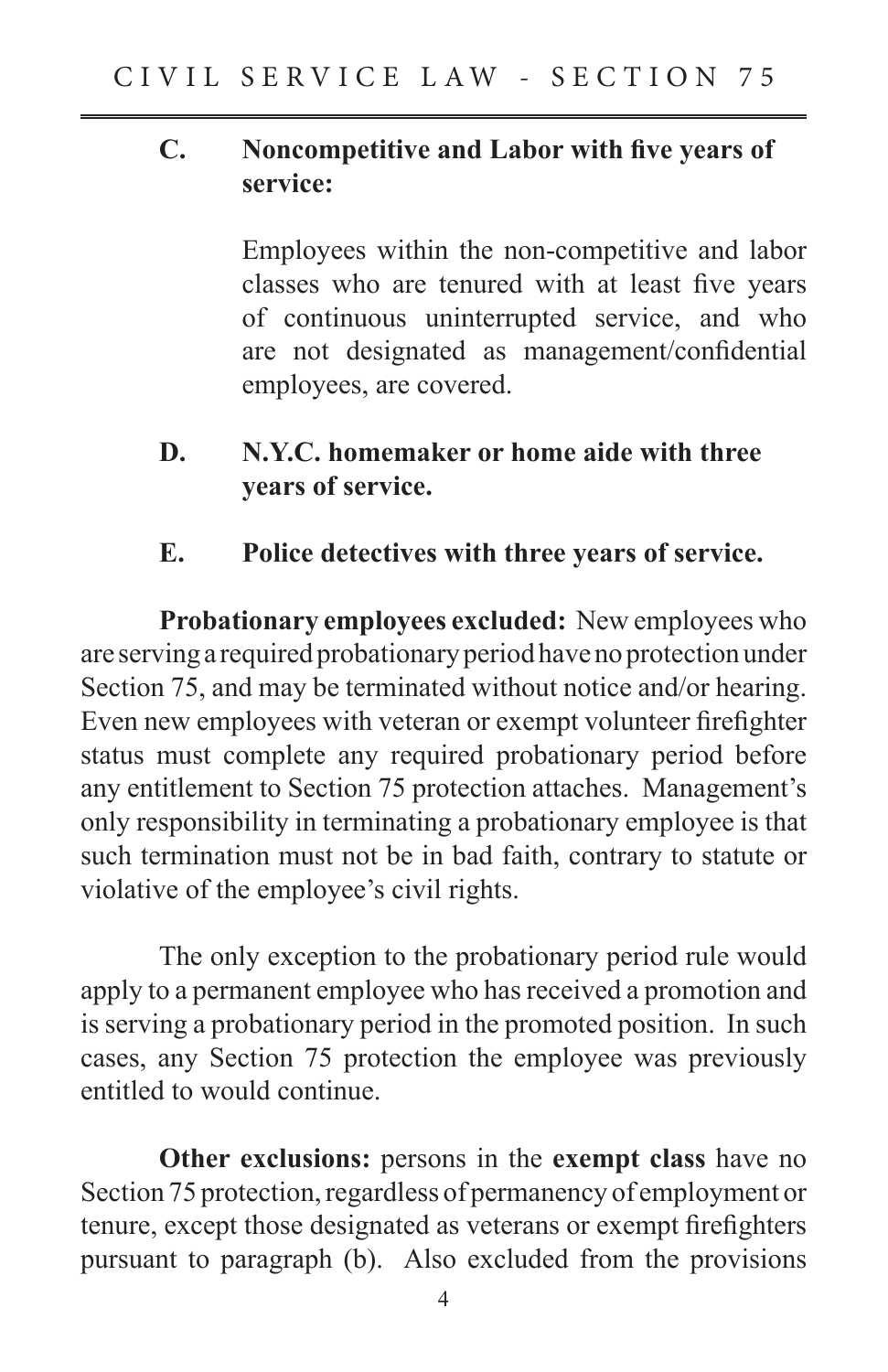of Section 75 are those persons designated as **provisional** or **temporary** employees.

 \*\*\*Note: The collective bargaining agreement should always be consulted; Section 75 coverage can be expanded by agreement.

#### **II. What are the grounds for removal and other disciplinary action under Section 75?**

 Civil Service Law §75(1) provides that a covered person "shall not be removed or otherwise subjected to any disciplinary penalty … except for incompetency or misconduct …"

Although Section 75 does not specifically define the terms "incompetency" or "misconduct," arbitration decisions and case law have led to generally accepted definitions as follows:

> **Incompetence:** The inability to perform resulting from a lack of aptitude, a deficiency in knowledge, or a disregard for direction, procedures or methods.

> **Misconduct:** An act or omission of intentional wrongdoing, deliberate violation of law, rule or regulation, improper behavior, or refusal to obey or comply.

## **III. What procedures and employee rights are provided by Section 75?**

**A. Right to representation at a disciplinary interrogation:**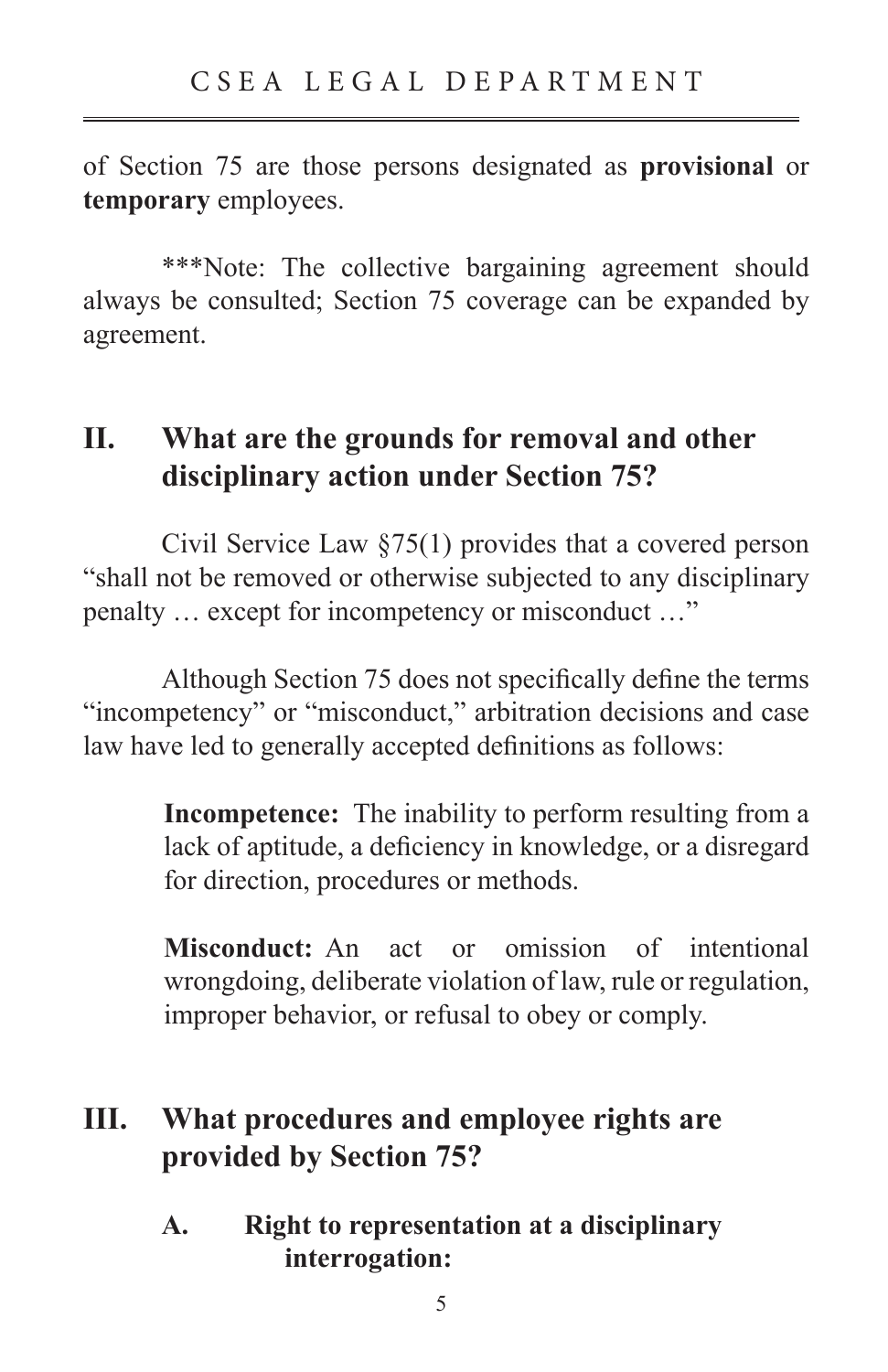An employee is entitled to union representation when such employee appears to be a *potential subject of disciplinary action* and is to be questioned regarding some aspect of that matter before charges are served.

*Before* the questioning of an employee, management *shall* notify such employee *in writing* of his/her right to representation. If the hearing officer finds that an employee was not afforded this right, any evidence obtained because of the violation must be excluded.

 If representation is requested, the employee is then entitled to a reasonable period of time to obtain representation. If, however, the employee is unable to obtain representation within a reasonable period of time, the employer has the right to proceed with the questioning.

The question of what constitutes a "reasonable time" stands unanswered. What may seem reasonable to one person may not seem reasonable to another. Consequently, a dispute as to whether an employee was afforded a reasonable period of time is reviewable by the hearing officer who is empowered by the statutory language to make such a determination. If, in fact, the hearing officer finds that a reasonable period of time was not provided for the employee to obtain representation, any statements, oral or written, or any other evidence obtained as a result of such questioning is deemed inadmissible and cannot be used to support or prove the underlying allegations of incompetence or misconduct.

#### **B. Right to notice of the charges and to respond:**

 Management must provide written notice of such intention. This is commonly known as a notice of discipline or charges.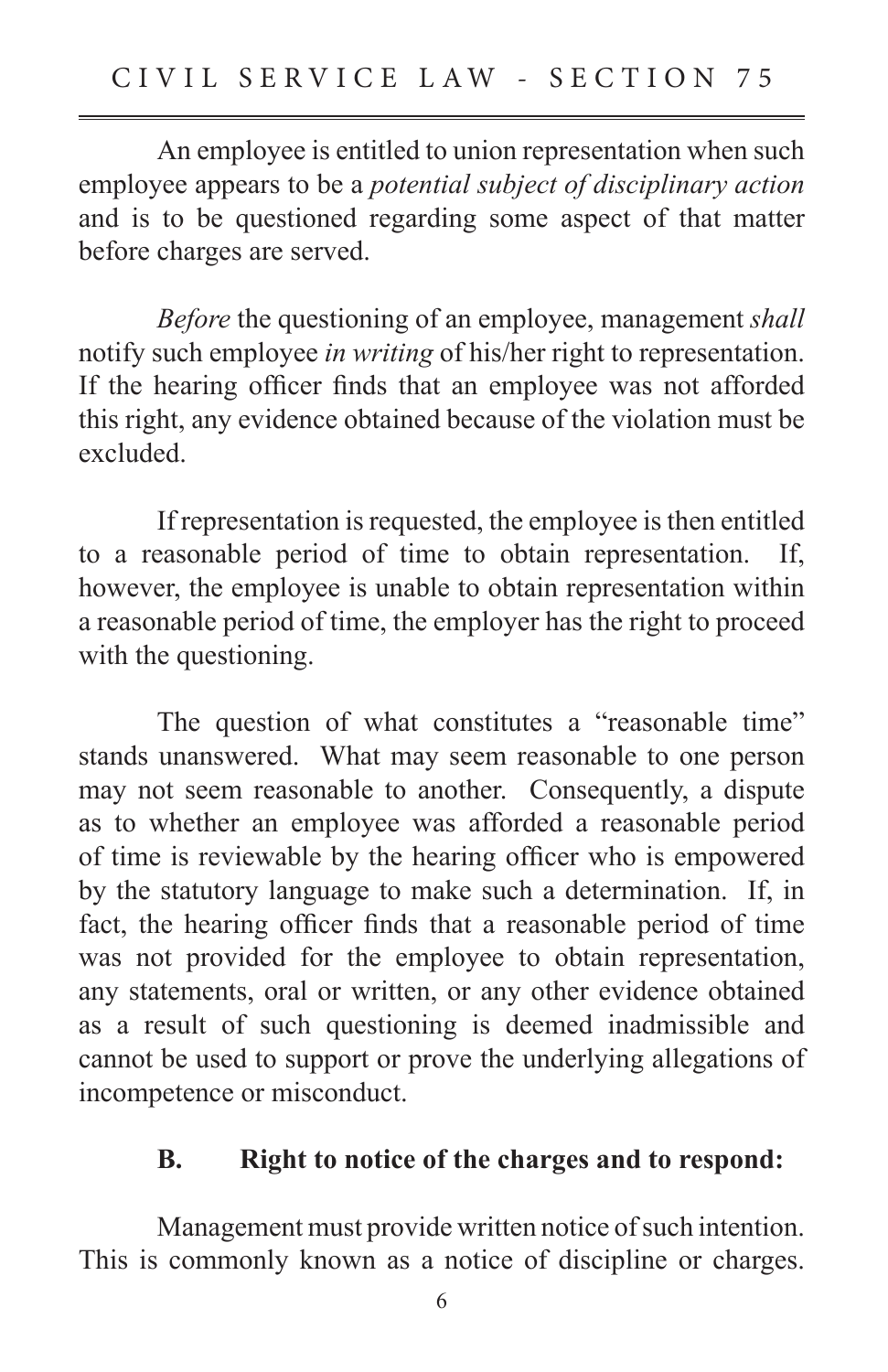Further, the charges must contain the reason(s) why management proposes removal or discipline.

 Upon receipt of the charges, the employee …"[s]hall be allowed at least eight (8) days…" to answer the charges. Usually, the charges specify the time within which the employee's answer must be filed.

#### **C. Right to a hearing:**

 The charged employee has the right to an evidentiary hearing on the allegations. A transcript of the hearing must be kept and a copy provided upon request to the charged employee.

 The statute provides that the appointing authority or his/ her designee is empowered to preside over such a hearing. The employer pays the full costs for the hearing officer.

 If the appointing authority presides over the hearing, he/ she will hear the testimony and evidence presented and will then make a decision as to the employee's guilt or innocence and what penalty shall be imposed. If, on the other hand, the hearing officer, as a designee of the appointing authority, presides over the hearing, he/she will submit a recommendation as to whether there is sufficient proof of guilt and a recommended penalty, if any. The appointing authority is not compelled to adhere to the recommendation of the hearing officer and is empowered by Section 75 to make the final determination and decision.

 The charged employee has a right to representation by counsel or union representative at the hearing, and has the right to call witnesses on his/her own behalf. It should also be noted here that, although not explicitly stated in the statutory language,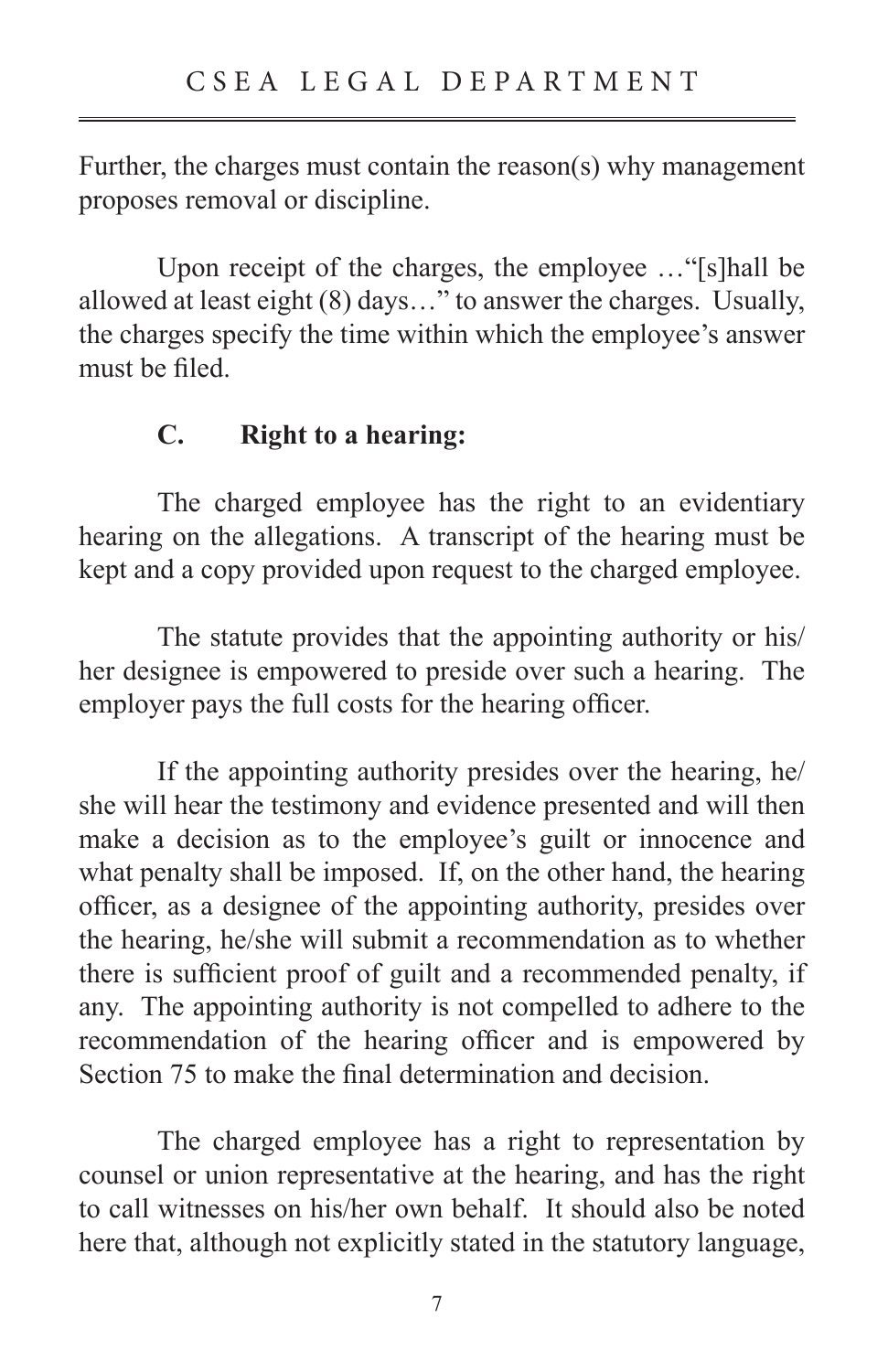the charged employee is, by right of due process, entitled to cross examine witnesses presented against him/her.

 The strict rules of evidence required by the courts are not required in a Section 75 disciplinary hearing.

#### **D. Burden of proof:**

 The burden of proving an allegation of incompetency or misconduct is upon the employer.

 However, to sustain a charge of incompetency or misconduct it is not necessary to establish "proof beyond a reasonable doubt," as required in the criminal justice system. Here, the standard of proof necessary to find an employee guilty only requires "proof by a preponderance of evidence." Much has been written about just what constitutes a "preponderance of evidence." While the term is not easily defined, it generally means an amount of evidence "tending to support the occurrence of the conduct charged, and which would lead a reasonable person to believe the person charged is guilty."

#### **E. Whistleblower protection:**

### **1. Scope of activities protected**

 Civil Service Law §75-b(2)(a) prohibits public employers from terminating or taking other disciplinary action or other adverse personnel action against a public employee because the employee disclosed information to a governmental body regarding "a violation of a law, rule or regulation which creates and presents a substantial and specific danger to the public health or safety; or which the employee reasonably believes to be true and reasonably believes constitutes an improper governmental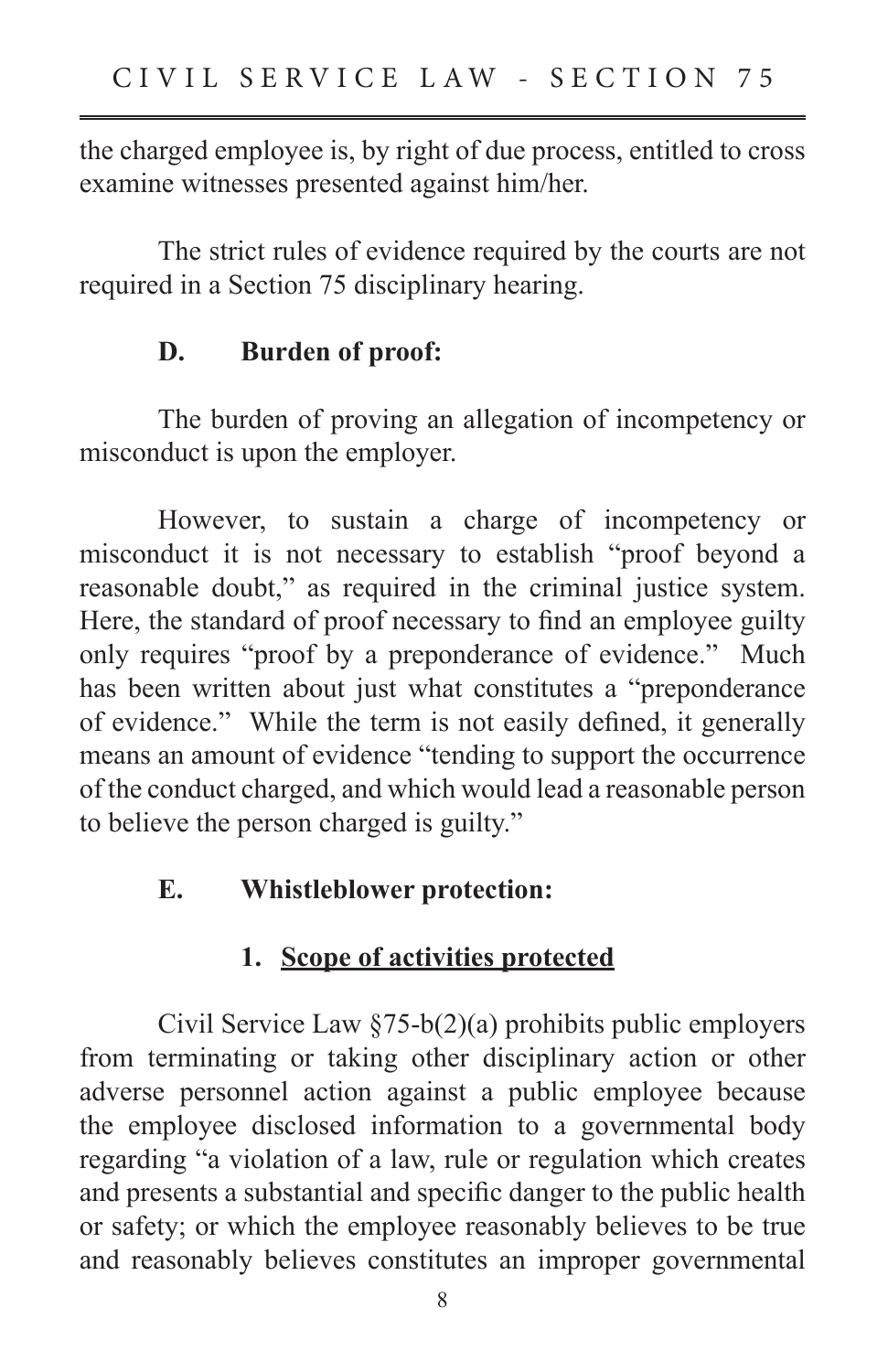action." "Improper governmental action" includes any action "which is in violation of any federal, state or local law, rule or regulation.

 The whistleblower statute prohibits public employers from taking an adverse personnel action against a public employee who engages in protected conduct under the statute. "Personnel action" is defined as "an action affecting compensation, appointment, promotion, transfer, assignment, reassignment, reinstatement or evaluation of performance."

#### **2. Burden of proof in whistleblower claims**

 The burden of proof is on the employee to demonstrate that "but for" the protected activity, the adverse personnel action by the public employer would not have occurred. A whistleblower defense will not be sustained where the public employer demonstrates a separate and independent basis for the adverse personnel action.

#### **3. Forums and procedures for whistleblower claims**

 When a public employee is being subjected to disciplinary action under the procedures of Civil Service Law §75, any other disciplinary procedure under state or local law, or pursuant to the disciplinary procedures of a collective bargaining agreement, the sole forum to raise the whistleblower defense under the statute is during the disciplinary administrative hearing or the disciplinary arbitration. Both disciplinary arbitrators and Civil Service Law §75 hearing officers are mandated to rule on the statutory defense in the arbitration award or hearing officer decision.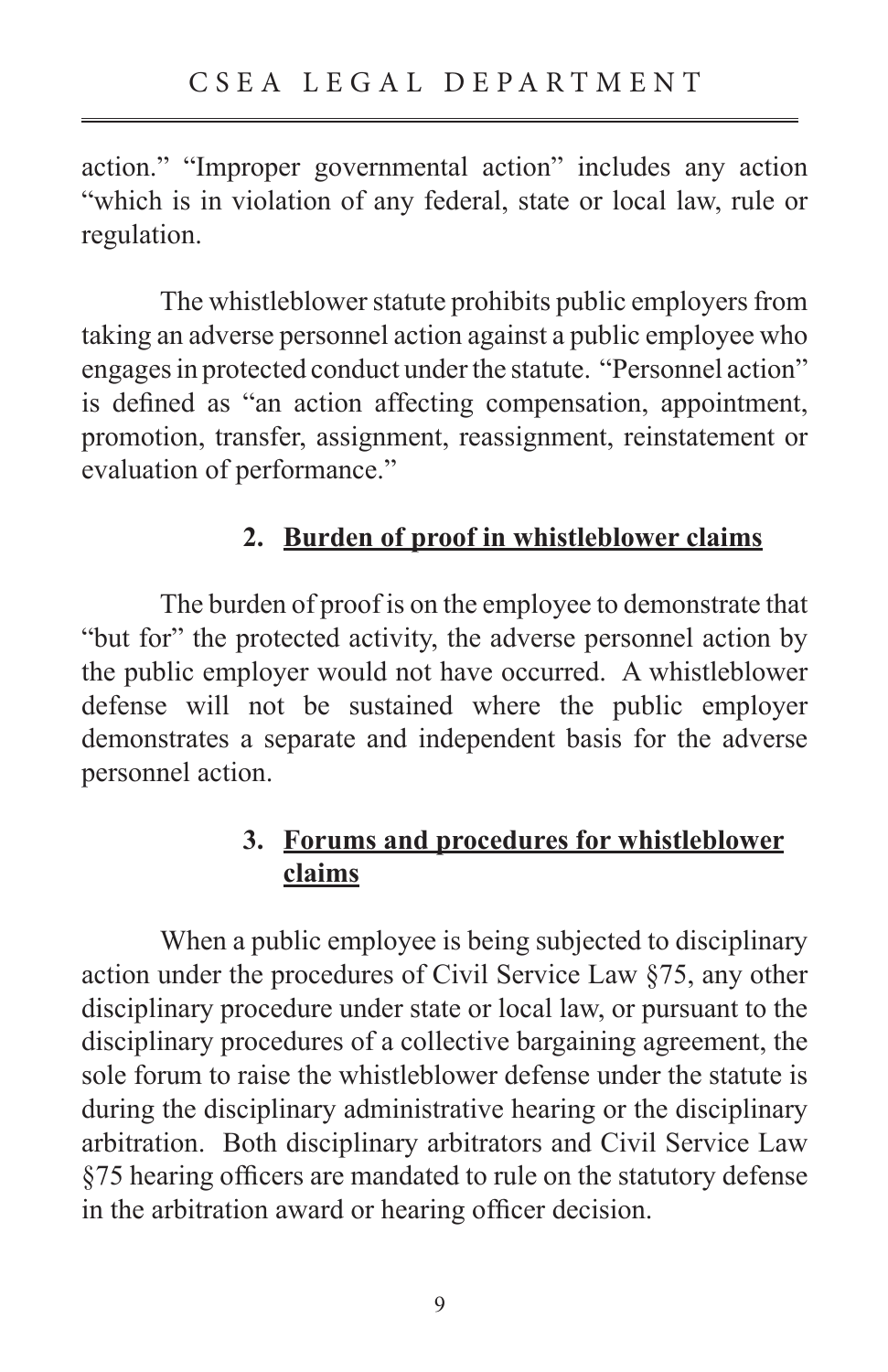If a collective bargaining agreement contains a provision prohibiting the employer from taking adverse personnel actions and also a provision with final and binding arbitration, a public employee can challenge retaliatory personnel actions through the grievance arbitration mechanism. Arbitrators selected to determine a grievance asserting a whistleblower claim are mandated to rule on the merits of that claim.

 In the disciplinary context, if the arbitrator or Civil Service Law  $§75$  hearing officer determines that the disciplinary action or proposed disciplinary action was based solely on conduct protected by Civil Service Law §75-b, the arbitrator or hearing officer is mandated to dismiss or recommend dismissal of the disciplinary process and, if appropriate, reinstate the employee with back wages. In addition, in the disciplinary arbitration context, the arbitrator is authorized to "take other appropriate action as is permitted in the collectively negotiated agreement." Similarly, when determining a non-disciplinary grievance asserting a violation of Civil Service Law §75-b, an arbitrator is granted the authority to "take such action to remedy the violation as is permitted by the collectively negotiated agreement."

#### **IV. Statute of Limitations**

 Section 75 establishes a statute of limitations that prohibits commencement of an action to remove or discipline for acts of incompetency or misconduct more than *eighteen months* after the occurrence.

 There is an exception to this eighteen-month statute of limitations. If the alleged act of incompetency or misconduct would constitute a crime if proven in a criminal forum, then the disciplinary action may be commenced more than eighteen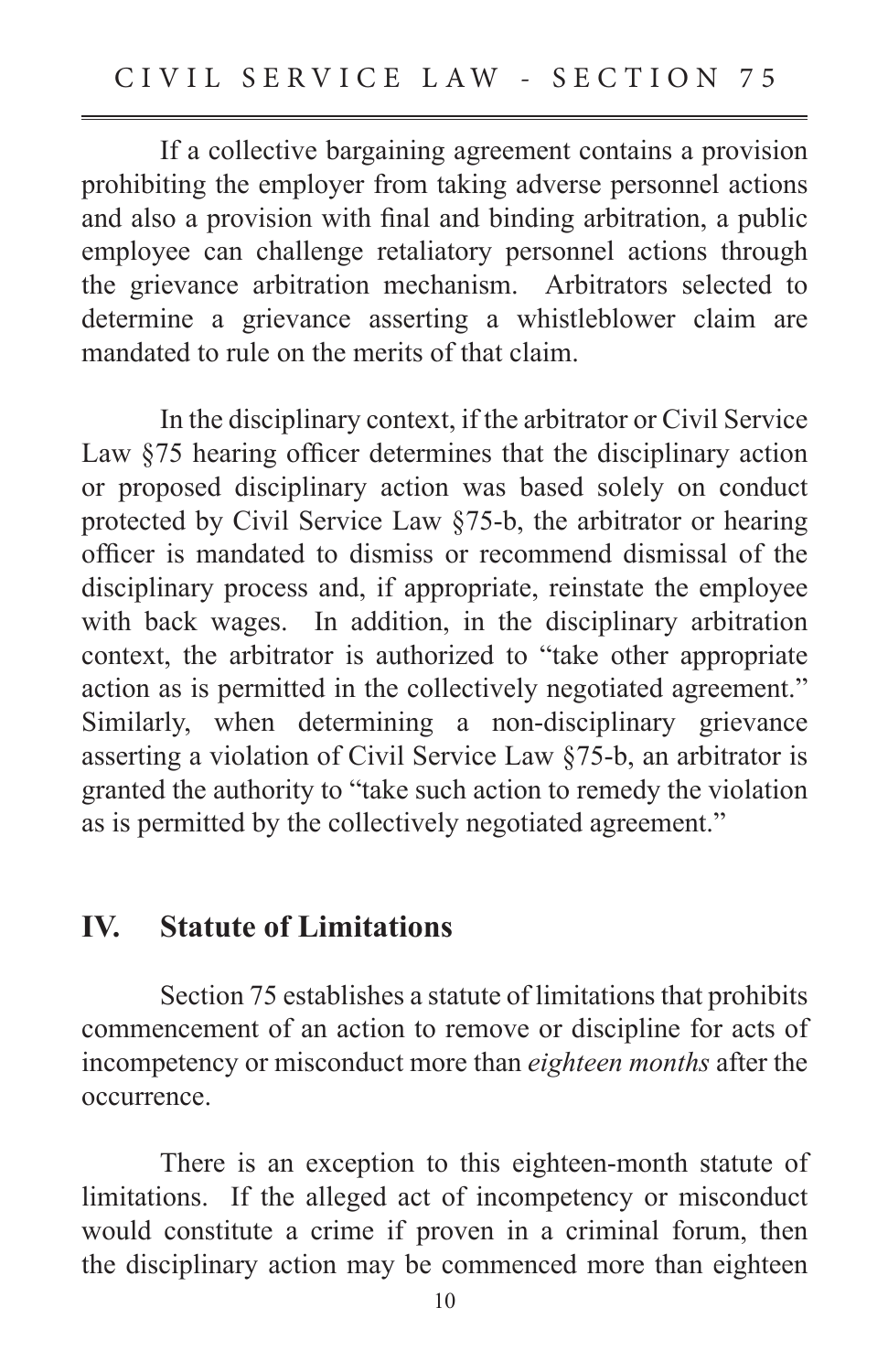months after the act. In this instance, the statute of limitations applicable to the criminal offense would prevail. In order to utilize the exception the employer must allege, in the charges, facts that satisfy the elements of a crime. It is not enough for the employer to state the name of a crime or cite to a section of the penal law. However, the employer is not required to prove the elements of the crime.

#### **V. Suspensions**

 An employee against whom charges have been preferred may be suspended without pay for no more than *thirty days*. At the end of the thirty day period, absent any hearing determination and/or imposition of penalty, the suspended employee must be placed back on the payroll.

 If there is a delay in the proceeding because of the actions of the charged employee (for example, he needs an adjournment of the hearing), the employee can be kept off the payroll for a period equal to the duration of the delay.

#### **VI. Penalties**

 The penalties set out in the law are: (1) reprimand, (2) monetary fine not to exceed \$100.00 which would be deducted from the employee's salary or wages, (3) suspension without pay not to exceed two months, (4) demotion in grade and title, or (5) dismissal from service. If the employee has been under suspension prior to the hearing and determination, that period of suspension may be considered as part of the penalty.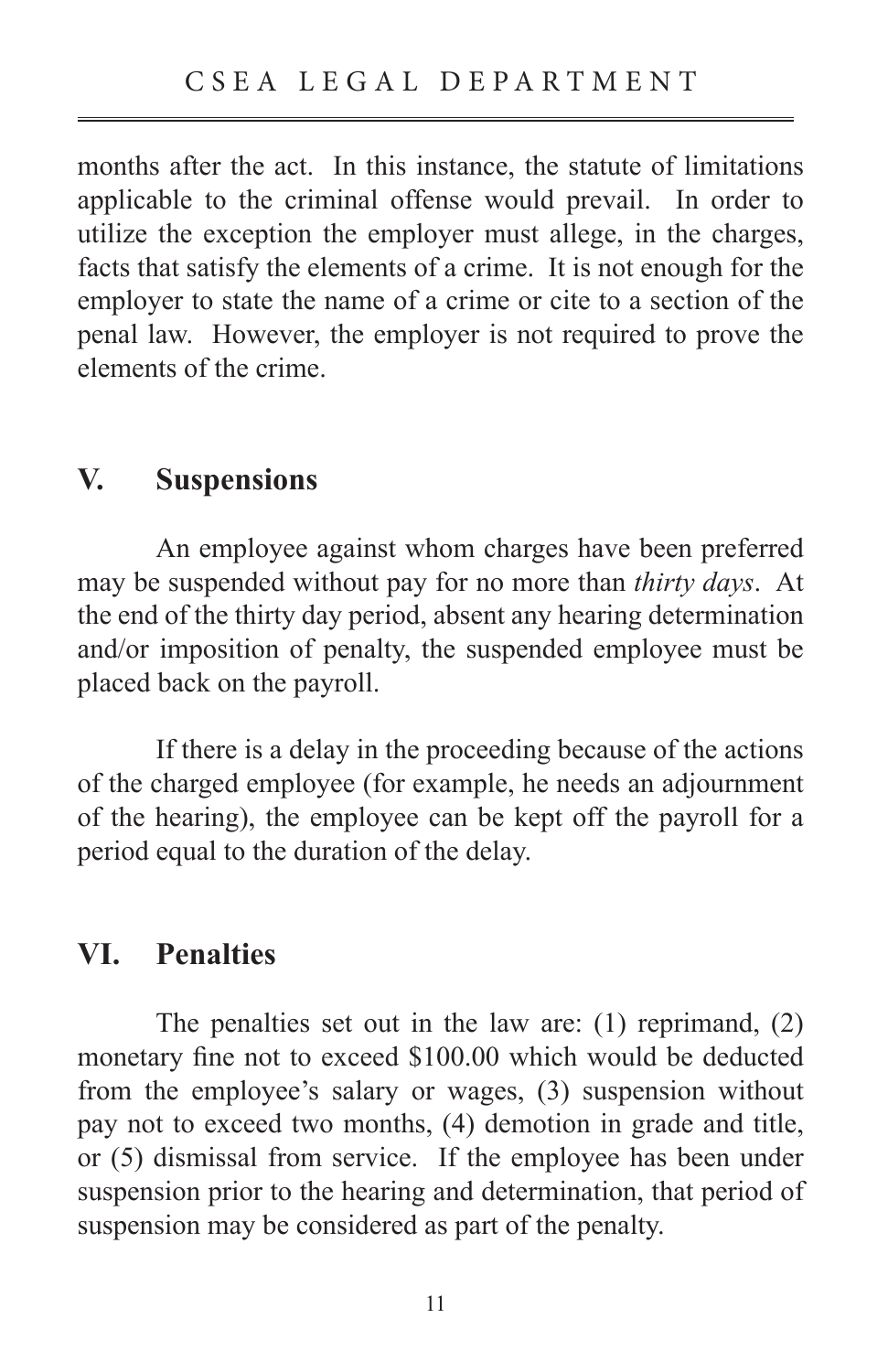If the employee is found not guilty of the charges, he/she must be restored to his/her original position with full back pay and benefits for any period of suspension. Any unemployment benefits may be deducted from the back pay restitution, as would mandatory taxes.

#### **VII. Appeals**

 There are two options for an employee to appeal the determination of a Section 75 disciplinary proceeding.

 First, an employee can appeal to the appropriate civil service commission. Using this option, the appeal must be filed in writing within twenty days after the employee has received written notice of the determination. An appeal to the commission is final and binding and prevents any further appeal through the courts.

 The second and preferred option for appeal is through the courts. The employee must file a special proceeding pursuant to Article 78 of the Civil Practice Law and Rules (CPLR) within four months after receiving the final determination following the conclusion of the hearing. The grounds for overturning a determination in a Section 75 disciplinary proceeding are extremely limited and will depend upon the specific facts and conditions of the case. Be mindful, however, that notice of claim provisions may apply to such court actions. For example, if the employer is a school district, a notice of claim must be filed within three months of final determination, prior to initiating an Article 78 proceeding.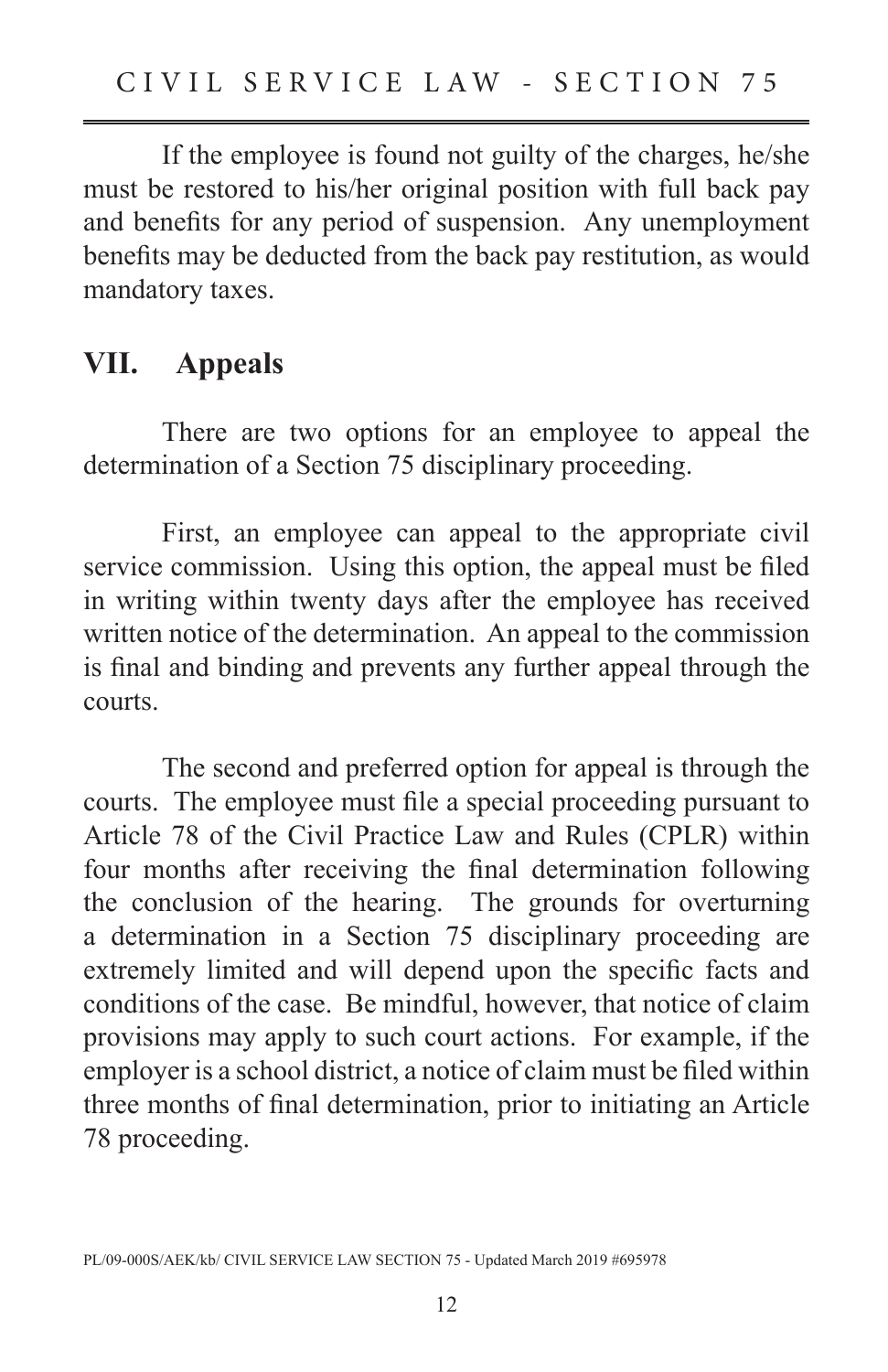# **NOTES**